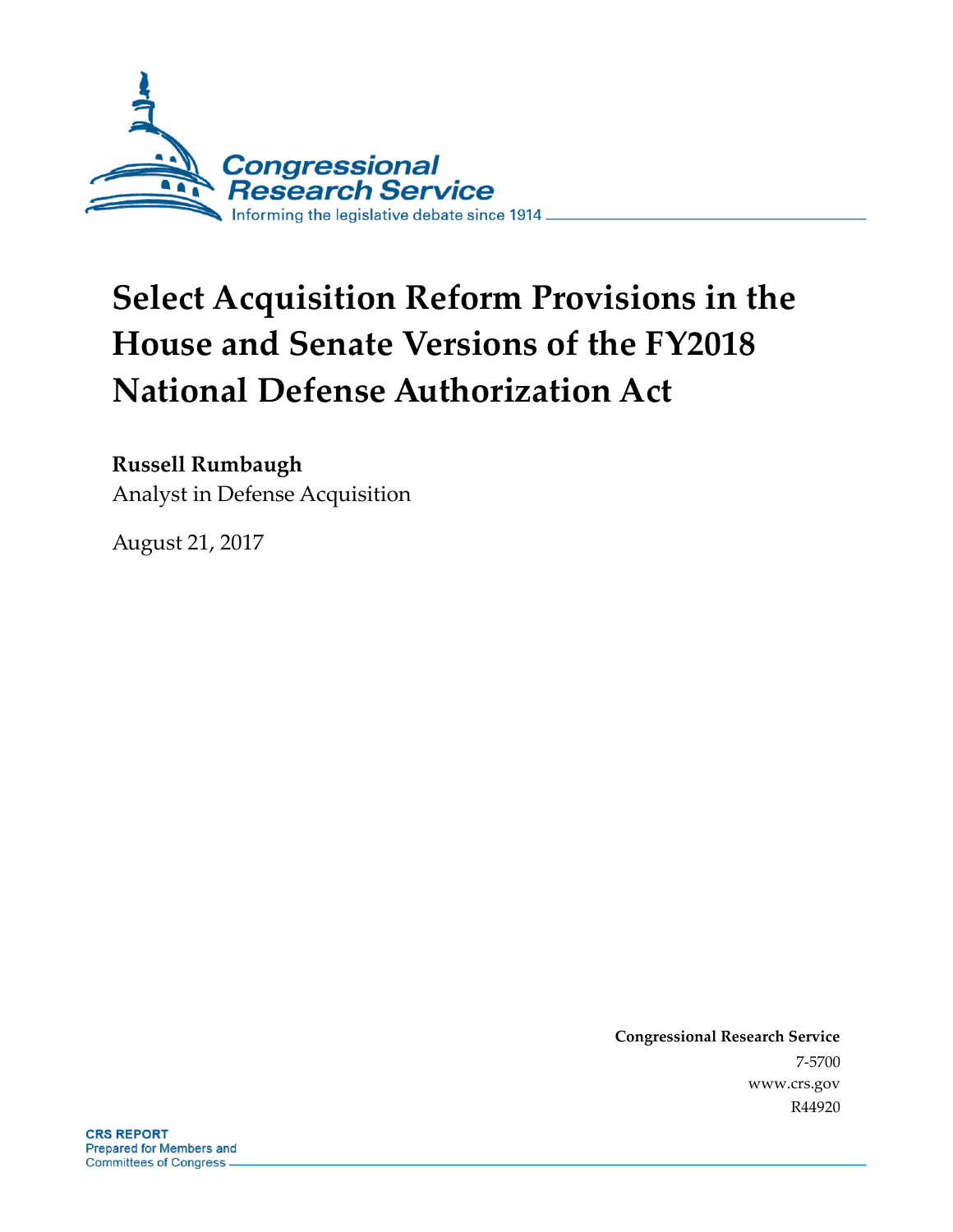# **Contents**

# Figures

| Figure 1. Number of NDAA Provisions in Title VIII, "Acquisition Policy, Acquisition |  |
|-------------------------------------------------------------------------------------|--|
|                                                                                     |  |

### **Tables**

| Table 1. Number of NDAA Provisions in Title VIII, "Acquisition Policy, Acquisition |  |
|------------------------------------------------------------------------------------|--|
|                                                                                    |  |

### Contacts

|--|--|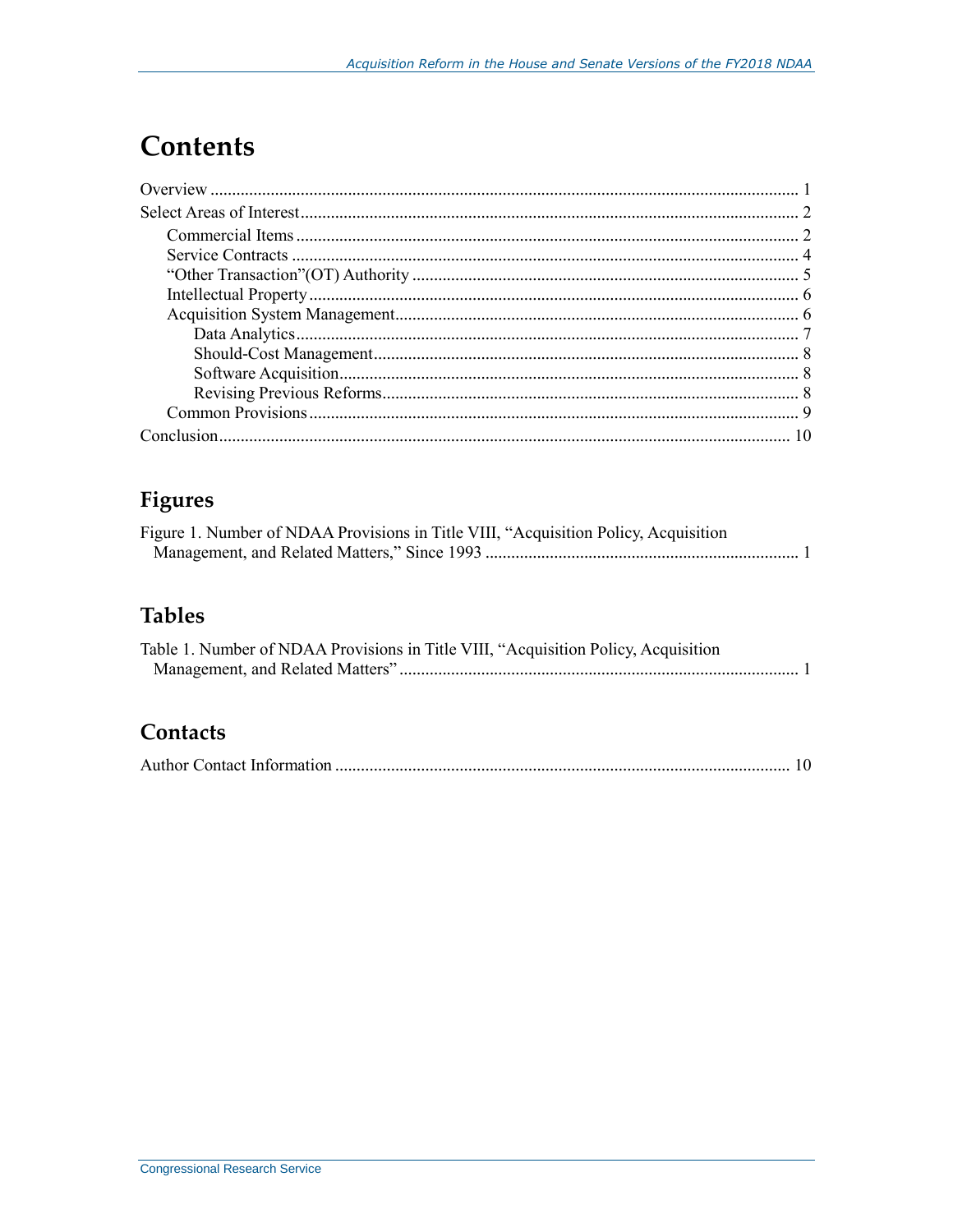# **Overview**

Since the 114<sup>th</sup> Congress, the Armed Services Committees have worked to reform the Department of Defense's acquisition processes. This focus continues in each committee's reported version of the FY2018 National Defense Authorization Act (H.R. 2810 and [S. 1519\)](http://www.congress.gov/cgi-lis/bdquery/z?d115:S.1519:).

Congress has increased the volume of acquisition reform provisions enacted in recent years. In the FY2017 bill, Congress enacted 88 provisions in Title VIII, "Acquisition Policy, Acquisition Management, and Related Matters" (See **[Figure 1](#page-2-0)**). That number of provisions was four times greater than the average number of Title VIII provisions in the last 25 years. The FY2017 act itself continued a trend started by the FY2016 enacted bill, which had 77 provisions in Title VIII, the most since the FY2008 act, which had 60 provisions.

<span id="page-2-0"></span>



**Source:** CRS analysis of public laws.

This year's Senate bill includes 66 provisions in Title VIII compared to 85 in FY2017 and 55 in FY2016 as displayed in **[Table 1](#page-2-1)**. The House bill includes 48 provisions compared to 44 in FY2017 and 58 in FY2016. In the FY2017 bill, the conference report identified 16 provisions of which both chambers' bills had similar versions; CRS has identified 11 similar provisions or directive report language in both FY2018 reported bills.

<span id="page-2-1"></span>

| Table 1. Number of NDAA Provisions in Title VIII, "Acquisition Policy, Acquisition |  |  |  |  |
|------------------------------------------------------------------------------------|--|--|--|--|
| <b>Management, and Related Matters"</b>                                            |  |  |  |  |

|             | _             |               |               |  |
|-------------|---------------|---------------|---------------|--|
|             | <b>FY2016</b> | <b>FY2017</b> | <b>FY2018</b> |  |
| Senate bill | 55            | 85            | 66            |  |
| House bill  | 58            | 44            | 48            |  |
| Final NDAA  | 77            | 88            | n/a           |  |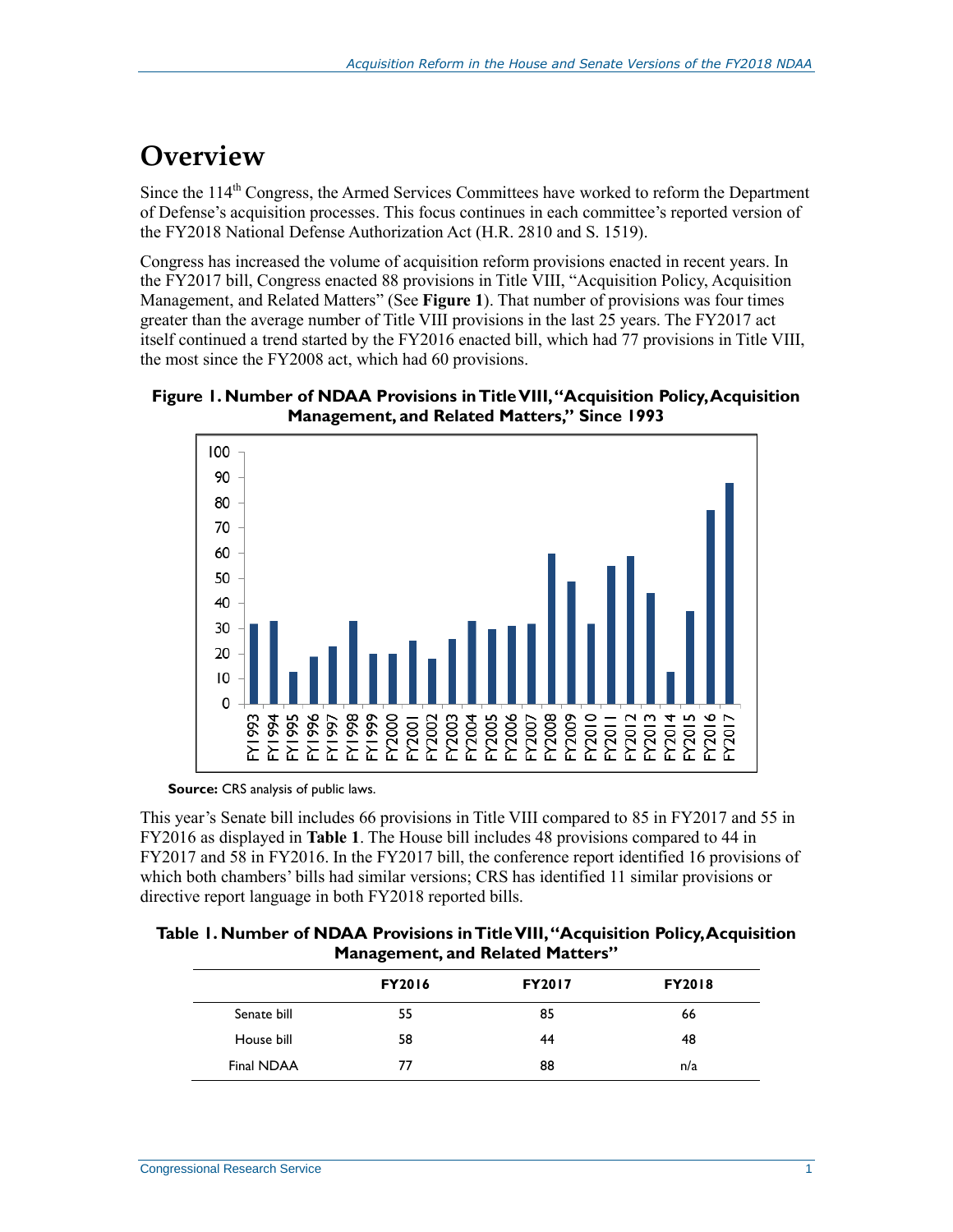**Source:** FY2018 NDAA: [S. 1519](http://www.congress.gov/cgi-lis/bdquery/z?d115:S.1519:) as placed on Senate Legislative Calendar and H.R. 2810 as passed in the House; FY2017 NDAA: [P.L. 114-328,](http://www.congress.gov/cgi-lis/bdquery/R?d114:FLD002:@1(114+328)) S. 2943 as passed in the Senate on June 14, 2016[, H.R. 4909](http://www.congress.gov/cgi-lis/bdquery/z?d114:H.R.4909:) as passed in the House on May 18, 2016; FY2016 NDAA: P.L. 114-92, [H.R. 1735](http://www.congress.gov/cgi-lis/bdquery/z?d114:H.R.1735:) as passed in the Senate on June 18, 2015 and the House on May 15, 2015.

**Note:** House bill FY2017 includes 5 provisions from Title XVII, Department of Defense Acquisition Agility

The bills address several major areas of shared interest:

- commercial items,
- contracts for services,
- intellectual property,
- "other transactions" authority, and
- management of the acquisition system.

The FY2018 House bill builds on a stand-alone acquisition reform bill (H.R. 2511) introduced by the Chairman of the House Armed Services Committee in May 2017. Following a model used for FY2017, the stand-alone bill unveiled 15 of 48 provisions included in Title VIII of the Housepassed NDAA. All but two of these provisions were revised from the stand-alone bill's text, though several of the revisions include only minor technical or date changes. The House passed [H.R. 2810](http://www.congress.gov/cgi-lis/bdquery/z?d115:H.R.2810:) as amended on July 14, 2017, by a vote of 344-81.

While the Senate Armed Services Committee did not preview its provisions before committee action, it summarized the bill's efforts as continuing "a comprehensive overhaul of the acquisition system to ensure that our men and women in uniform have the equipment they need to succeed and to drive innovation by allocating funds for advanced technology development and nextgeneration capabilities to ensure America's military dominance."<sup>1</sup> The Chairman of the Senate Armed Services Committee, Senator John McCain, placed the committee-reported bill S. 1519 on the Senate Legislative Calendar on July 10, 2017.

These shared areas of interest are treated individually below. Both bills include seven provisions with very similar language not included in the major areas, which are discussed separately below.

### **Select Areas of Interest**

#### **Commercial Items**

In the last few years, both chambers have focused on the procurement of commercial items.<sup>2</sup> The Senate created a new subtitle under Title VIII in its version of the FY2016 NDAA, "Provisions Relating to Commercial Items," which it repeated in its FY2017 and FY2018 bills. The House responded in FY2017 by adding its own commercial items subtitle but it did not include a separate subtitle in FY2018.

Title 10, Section 2377, of the *United States Code* sets out procedures to prefer the acquisition of commercial items. Generally, commercial items are items sold to the public. However, items that have been modified for government use can still be considered commercial items.<sup>3</sup> A separate

 $3$  41 U.S.C. §103.

<sup>&</sup>lt;sup>1</sup> Senate Armed Services Committee, "Summary of the National Defense Authorization Act for Fiscal Year 2018," June 28, 2017, http://www.armed-services.senate.gov/download/fy18-ndaa-summary.

<sup>2</sup> Government Accountability Office, *Recent Legislation and DOD Actions Related to Commercial Item Acquisitions*, GAO-17-645, July 2017.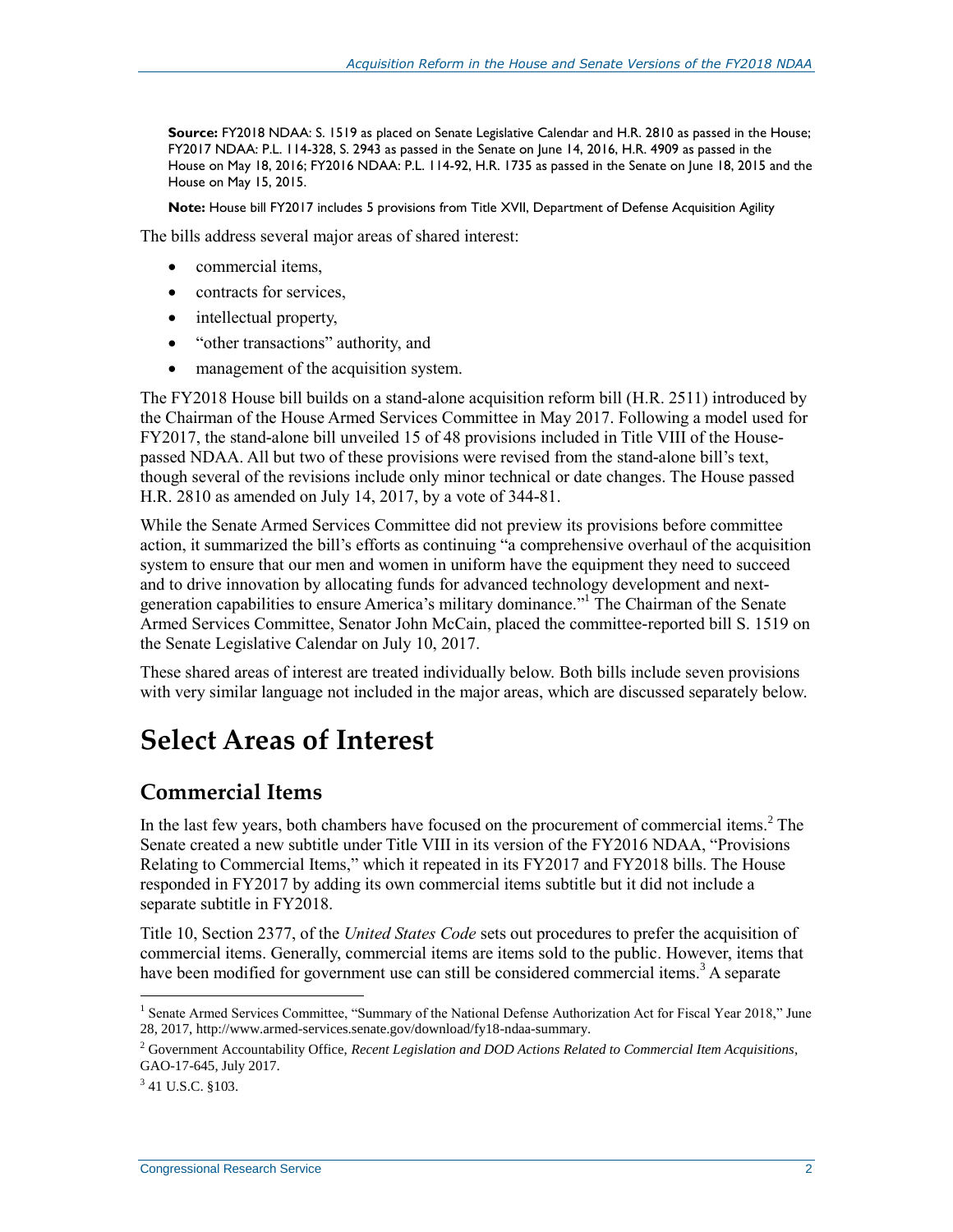term—commercially available off-the-shelf—applies to items that have not been modified in any way for government use.<sup>4</sup> To encourage the use of commercial items, Section 2375 exempts them from many statutes and regulations that otherwise apply to defense acquisition.<sup>5</sup> For example items may be exempted from the government's right to see the contractor's cost and pricing data and how the government solicits and evaluates bids may be streamlined. <sup>6</sup> Many provisions in the two bills expand the range of what may be considered commercial items, thus exempting them from these and other regulations.

Intending to make buying commercial products easier, the House included a provision in its bill, Section 801, to "establish a program to procure commercial products through online marketplaces for purposes of expediting procurement and ensuring reasonable pricing of commercial products." In explaining the provision, Representative Thornberry stated: "If you're buying office supplies, you ought to be able to go on Amazon and do it."<sup>7</sup>

Representative Thornberry also expected over time DOD would expand the types of products it purchases through the online marketplaces, as described in the committee report: "The committee expects, however, that opportunities to purchase additional products through marketplaces may arise as GSA gains familiarity with the use of online marketplaces."<sup>8</sup> The provision also includes guidelines to ensure marketplaces comply with certain acquisition regulations, such as compliance with domestic sourcing mandates and small business participation requirements, and handling of suspended or debarred contractors.

Some observers have expressed concern the provision will not increase competition (and therefore not reduce costs), which is one of the key reasons for Congress's effort to promote purchasing commercial items.<sup>9</sup>

The Senate's subtitle E, "Provisions Related to Commercial Items," specifically includes items that expand what is considered a commercial item.

- Section 852 adds sales to foreign governments to those made to State and local governments, rendering all three as qualifications for considering an item a commercial item.
- Section 853 asserts that once an item is acquired as a commercial item, it is always considered a commercial item.
- Section 854 asserts the preference for commercial items supersedes small business set-asides.
- Section 855 mandates a review of those regulations and laws applicable to commercial items, with a presumption they will be made inapplicable. It also eliminates clauses currently required in contracts and subcontracts for commercial items, to ease their procurement.

 $\overline{a}$  $441$  U.S.C. §104.

<sup>&</sup>lt;sup>5</sup> Federal Acquisition Regulation 12.503.

<sup>&</sup>lt;sup>6</sup> For a brief description of benefits and risks of commercial item contracting, see George Ash and Erin Toomey, "Government Contracts: Reduced Risk Through Commercial Item Contracting," ThomsonReuters Practical Law, 2015, http://us.practicallaw.com/5-532-3257.

<sup>&</sup>lt;sup>7</sup> Sean Carberry, "Thornberry introduces DOD acquisition reform bill," FCW, May 18, 2017.

<sup>8</sup> H.Rept. 115-200, p. 162

<sup>&</sup>lt;sup>9</sup> "Section 801: Limiting Competition to 'Increase' Competition?," The Coalition for Government Procurement's FAR and Beyond blog, June 27, 2017 and Jonathan Aronie, "Change Is Upon Us: An Analysis of the Section 801 COTS Provisions of the 2018 NDAA," National Law Review, June 28, 2017.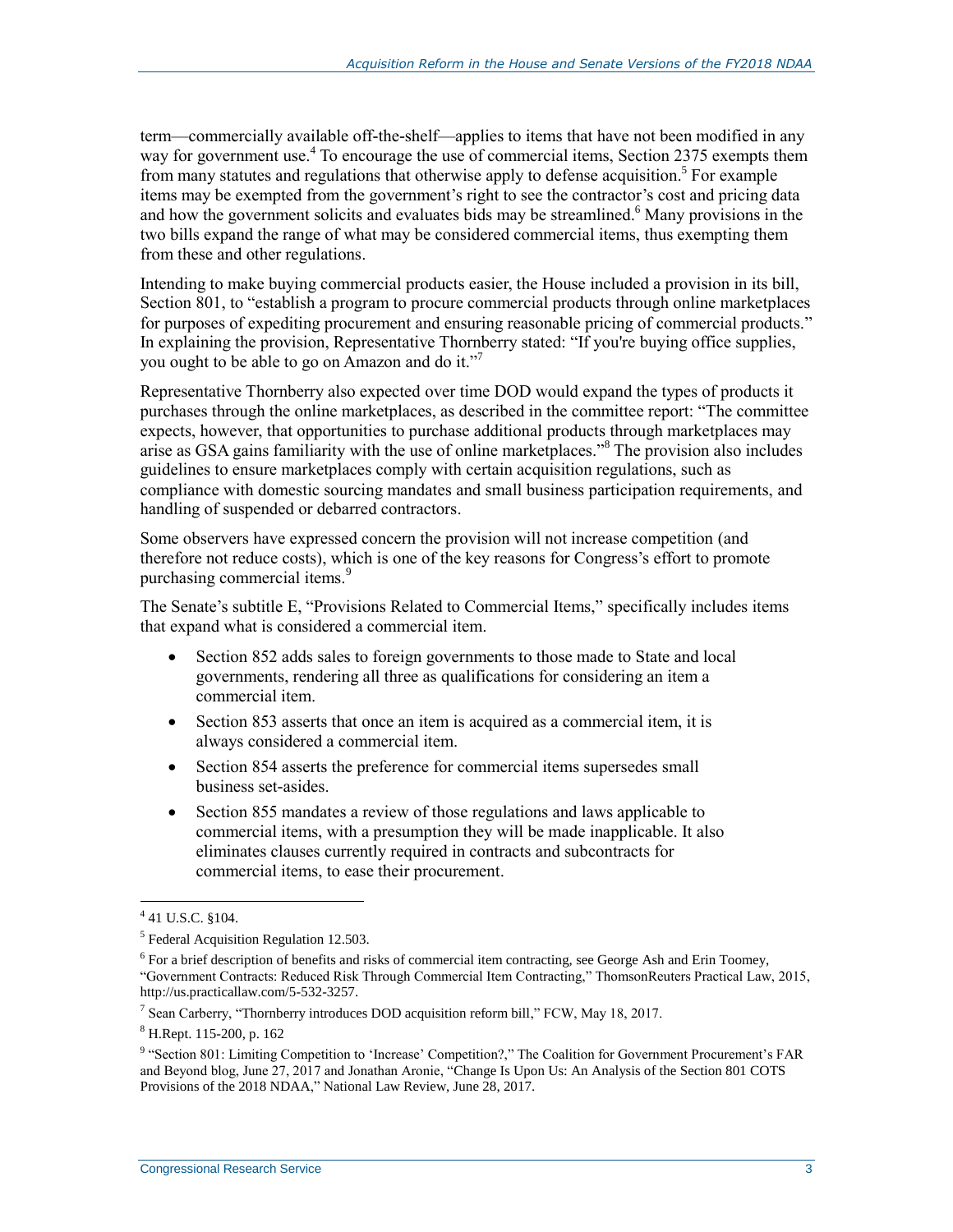Section 851 would modify the statutory definition of a commercial item to rule out an item so modified it "includes a preponderance of government-unique functions or essential characteristics." Such a standard may restrict what is considered a commercial item. However, depending on how modifications are judged, it may also expand what is a commercial item by allowing more modification.

Section 803 of the House bill would raise the dollar threshold at which a contractor must provide the government cost or pricing data under the Truth in Negotiations Act (TINA) from \$500,000 to \$2.5 million. Section 813 of the Senate bill would also raise the threshold, but only to \$1 million. These increased thresholds allow more products to be treated like commercial items, which are already exempt, for the purposes of TINA. Raising the threshold would generally reduce the compliance burden on contractors, but would also reduce government access to data supporting a contractor's purported pricing. In addition, Section 866 of the Senate bill's subtitle G makes prior foreign military sales a justification for exempting a transaction from TINA.

Section 812 of the Senate bill also would raise the simplified acquisition threshold for DOD from the government-wide threshold of \$100,000 to \$250,000. Purchases under the simplified acquisition threshold are exempt from a number of regulations and laws, giving such acquisitions commercial-like characteristics. 10

To ensure contracting and procurement officers understand these and other features of commercial items, Section 866 of the House bill and Section 841 of the Senate bill use similar, though not exact, language which would require training on acquiring commercial items.

In contrast to these efforts to expand the use of commercial items, the Senate committee report also includes directive report language that cautions against unguarded use of commercial items and services. In discussing U.S. Transportation Command's ability to share information across unclassified networks with its commercial partners, the report states "While commercial service providers can offer innovation, efficiencies, and cost savings, these benefits should not be to the detriment of security or other military unique standards."<sup>11</sup> The report also expresses concern that program managers are relying too much on commercial power supplies: "The fact remains, commercially available power supplies remain a primary failure mode of military systems."<sup>12</sup> Finally, the report directs GAO to study whether some suppliers are overcharging DOD for spare parts by "disguising their cost structures from procurement officers," which the suppliers have done at least partly by claiming their items are commercial items.<sup>13</sup>

### **Service Contracts**

Both chambers emphasized oversight of service contracts. The House report states "The bill increases oversight of service contracts, which constitute a majority of Department of Defense contracting dollars." The Senate report also emphasizes "[t]he sheer size, complexity, and value

 $10$  Federal Acquisition Regulation 13.005 and 13.006 list the regulations and laws not applicable to purchases below the simplified acquisition threshold.

 $11$  S.Rept. 115-125, p. 208.

<sup>&</sup>lt;sup>12</sup> S.Rept. 115-125, p. 199.

 $13$  S.Rept. 115-125, pp. 206-207. For an example of the concern the report is illustrating, see Department of Defense Office of Inspector General, "Acquisition: Spare Parts Procurements From TransDigm, Inc.," D-2006-055, February 23, 2006.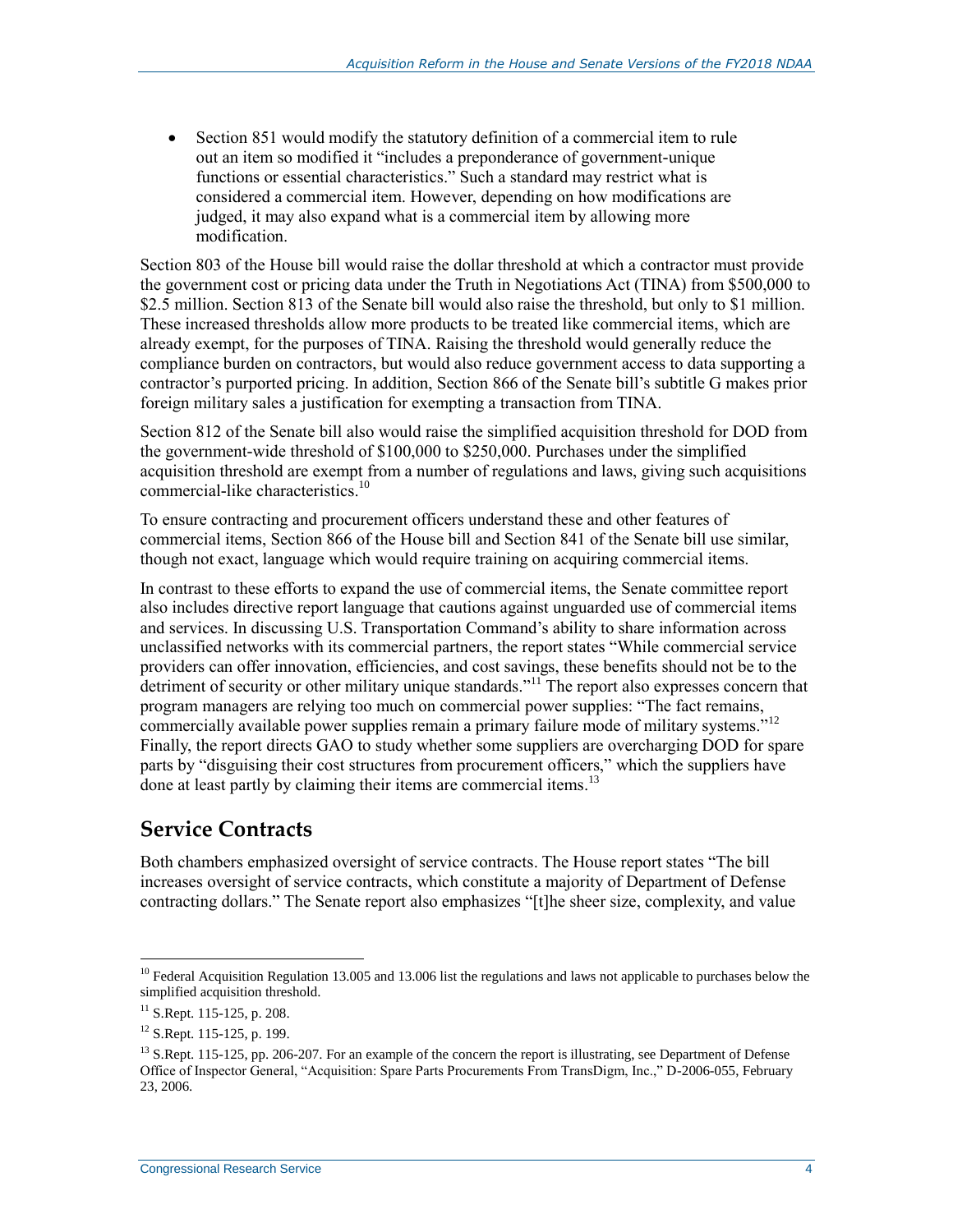of these service contracts."<sup>14</sup> GAO has found that despite this scale both DOD and Congress track the funding spent on products better than they do the funding spent on services.<sup>15</sup>

Both chambers seek to better evaluate the services contracts DOD lets. The Senate bill would prohibit DOD from entering into service contracts unless they were measured by outcome or performance rather than effort—for example, the number of bathrooms to be cleaned rather than hours spent cleaning bathrooms—unless DOD provides a justification (§818). The House bill would not require outcome-based measures, but House report language directs the Secretary of Defense to evaluate their use.<sup>16</sup> The House bill emphasizes similar points by directing existing review boards to assess the need for the contract rather than how well the contract complies with regulations (§814) and it encourages the use of common guidelines for evaluating the need for services contracts (§869).

Both bills seek greater visibility of service contracts. The Senate bill requires DOD to provide an estimate of the number of service contracts and their total cost in DOD's five year plan (§829). The House bill requires only information on the first year but that it be displayed by category in a common way across all DOD organizations (§814).

The Senate bill would create a temporary authority for DOD to enter into multi-year services contracts for up to 15 years instead of the current limit of 5 years (§819) and would echo the emphasis on commercial products by requiring the Secretary of Defense to list industries where there are significant numbers of commercial services providers (§820).

Finally, the House bill again contains a provision limiting the total amount spent on services contracts to the amount requested in FY2010 (§870). This limit was enacted from FY2012 to FY2015. Although the House bill carried an extension in FY2016 and FY2017, neither provision was enacted.

#### **"Other Transaction"(OT) Authority**

Both bills seek to increase DOD's use of "*other transaction"* (OT) authority. An OT is a special vehicle that allows DOD, using the authority found in 10 U.S.C. §2371, to enter into transactions with private organizations for basic, applied, and advanced research projects.<sup>17</sup> An OT, in practice, is defined in the negative: an OT is not a contract, grant, or cooperative agreement, and its advantages come mostly from OTs not being subject to certain procurement statutes and acquisition regulations. 18

The Senate bill includes a subtitle dedicated to such transactions. The Senate bill Section 871 and House bill Section 855 would both extend this authority to include developing prototypes. The Senate bill would also:

- require education and training on OT ( $§$ 872),
- set a preference for using OT for science and technology projects (§873), and

 $14$  H.Rept. 115-200, p. 552 and S.Rept. 115-125, p. 44.

<sup>&</sup>lt;sup>15</sup> Government Accountability Office, "Improved Use of Available Data Needed to Better Manage and Forecast Service Contract Requirements," GAO-16-119, February 2016.

<sup>16</sup> H.Rept. 115-200, p. 156.

<sup>&</sup>lt;sup>17</sup> "Use of 'Other Transaction' Agreements Limited and Mostly for Research and Development Activities," Government Accountability Office, GAO-16-209, January 2016.

<sup>18</sup> This description of OTs taken from archived CRS Report RL34760, *Other Transaction (OT) Authority*, by L. Elaine Halchin. Available from author.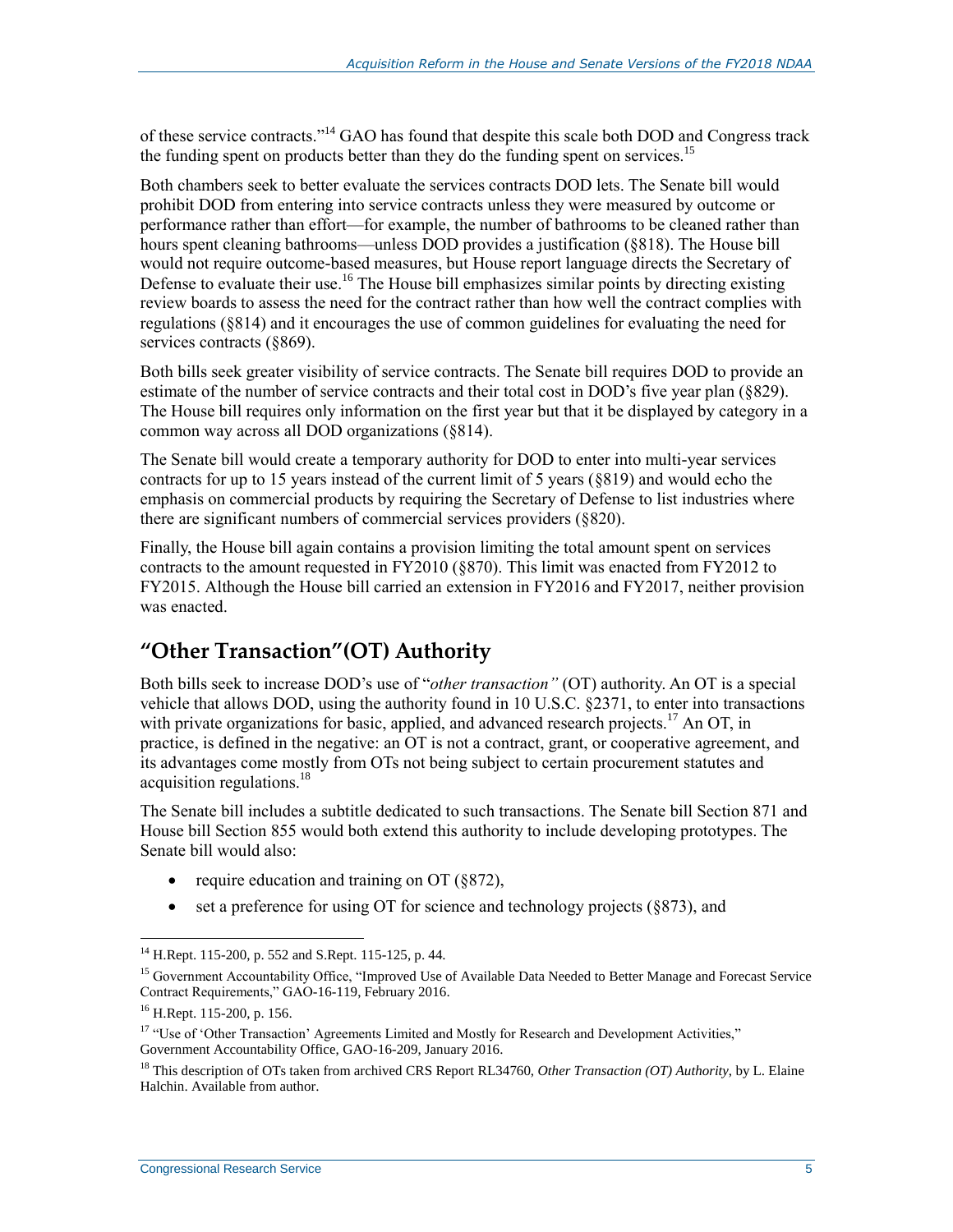list OT as an authorized means to perform research and development programs (§874).

While the House bill does not include similar provisions, it does include report language directing the Secretary of Defense to provide a briefing "on ways to improve the use of other transactions."<sup>19</sup>

Section 814 of the Senate bill would extend what counts as competitive procedures in soliciting bids. Currently, DOD can use peer or scientific reviews of proposals to select who conducts basic research. The provision would allow DOD to also use such reviews to select who conducts applied and advanced research and development projects, and who builds prototypes. While not formally an OT authority under 10 U.S.C. 2371, the provision expands how DOD can enter into agreements for similar purposes.

#### **Intellectual Property**

The House and Senate bills also both focus on bolstering DOD's role in acquiring intellectual property rights for the goods and services it procures. DOD seeks intellectual property rights to ensure the department does not become beholden to a single contractor.<sup>20</sup> However, some particularly in industry—fear government claims to intellectual property rights will limit  $\frac{1}{2}$ innovation.<sup>21</sup>

The House bill would require that DOD negotiate a price for a major weapon system's technical data before entering into a development or production contract (§812). The bill would also create an office within the Office of the Secretary of Defense to help negotiate these rights and promulgate policy and guidance on acquiring intellectual property rights (§813).

The Senate bill would expand the statutory definition of technical data for software programs and what contractors must provide when delivering software programs (§881).

Additionally, the Senate bill would require the U.S. Government to retain the rights to medical research developed exclusively with federal funds (§892). The bill also requires DOD to report when a prime contractor limits its subcontractors' intellectual property rights, a concern which most often stems from a subcontractor believing it has not received fair payment for intellectual property it developed (§899). A directed GAO study on spare parts suppliers may involve intellectual property rights as well; some of the concerns that prompted the GAO study stemmed from suppliers claiming proprietary intellectual property locked the government into unfavorable prices.<sup>22</sup>

### **Acquisition System Management**

Following on previous efforts to reform acquisition process management, both bills again propose changing parts of the process.

<sup>19</sup> H.Rept. 115-200, p. 156.

<sup>&</sup>lt;sup>20</sup> "Guidance: Intellectual Property Strategy," Department of Defense, August 2014, bbp.dau.mil/docs/IP\_Strategy\_Brochure\_FINAL\_em.pdf.

<sup>&</sup>lt;sup>21</sup> Tony Bertuca, "New Acquisition Reform Bill would Create DOD Intellectual Property Chief," Inside Defense, May 22, 2017. For an overview of the tensions in defense intellectual property rights, see Richard Van Atta *et al*, "Department of Defense Access to Intellectual Property for Weapon Systems Sustainment," Institute for Defense Analyses, May 2017.

<sup>&</sup>lt;sup>22</sup> S.Rept. 115-125, pp. 206-207. See further description of this report on page 3.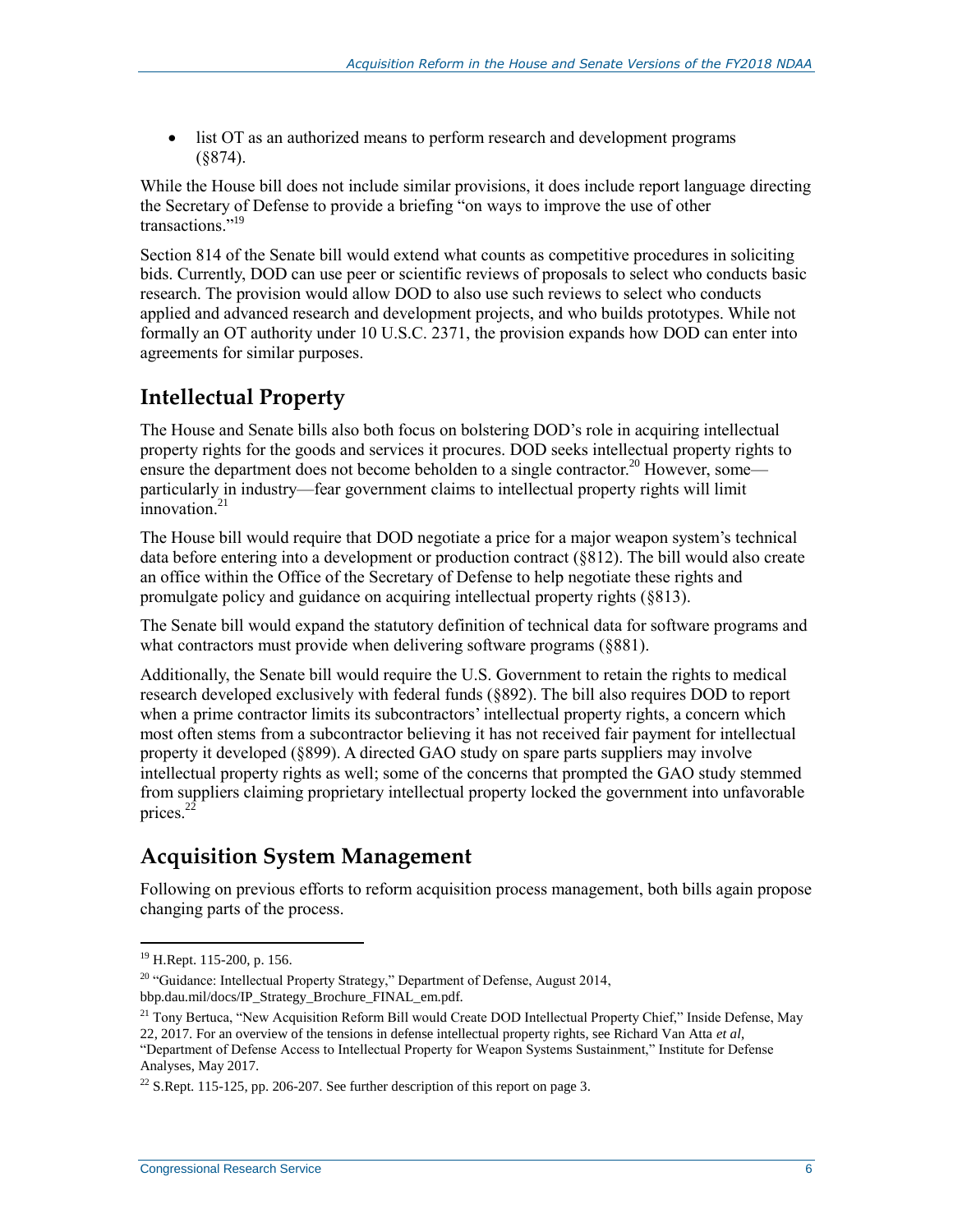- Section 804 of the Senate bill would direct that the defense-specific acquisition regulations adopt language stating the purpose of the defense acquisition system.
- Section 811 of the House bill would insert new requirements to consider "reliability and maintainability" when DOD designs weapon systems. The House bill would also codify use of operating and support costs in evaluating major programs at every stage of acquisition (§852).
- Section 806 of the Senate bill would require a report on whether Special Operations Command should have the same acquisition authorities as the military departments.

The bills also address data analytics, should-cost management, software acquisition, and revising previous reforms.

#### **Data Analytics**

Both bills include provisions to enhance DOD's use of data to manage acquisition and other processes. Most of the data analytics provisions seem to respond to concerns that DOD is not effectively using data—especially centralized data—to support decision-making.<sup>23</sup> Section 831 of the House bill would require DOD to establish an architecture that extracts, stores, and displays data from every DOD component in a standard format to make that data better available to the Secretary of Defense. This data would cover:

- accounting for expenditures,
- budget and programming data,
- acquisition costs and other data, including operating and support  $(O&S)$  and maintenance, and
- contracts and task orders.

The Senate bill would create pilot programs to integrate data from across DOD (§937) covering:

- $\bullet$  the budget,
- logistics,
- personnel security and insider threats, and
- two other "challenges" identified by the Secretary of Defense.

The Senate bill would require greater use of data analytics in the acquisition process by directing DOD to collect and share more data (§936).

The House bill would require that DOD provide more data to Congress in its annual budget documents, including specific displays of funding for major programs' test and evaluation, developmental and operational, as well as purchasing cost and technical data from contractors (§832).

Section 833 would require more information on operational test and evaluation. However, while most of the data analytics provisions seem to respond to concerns DOD is not effectively using data, Section 833 appears to respond to concerns independent testers are not fully considering

<sup>&</sup>lt;sup>23</sup> For more background, see CRS Video WVB00136, *Improving DOD Business Operations: Data Analytics at DOD*, by Lynn M. Williams and CRS Report R44329, *Using Data to Improve Defense Acquisitions: Background, Analysis, and Questions for Congress*, by Moshe Schwartz.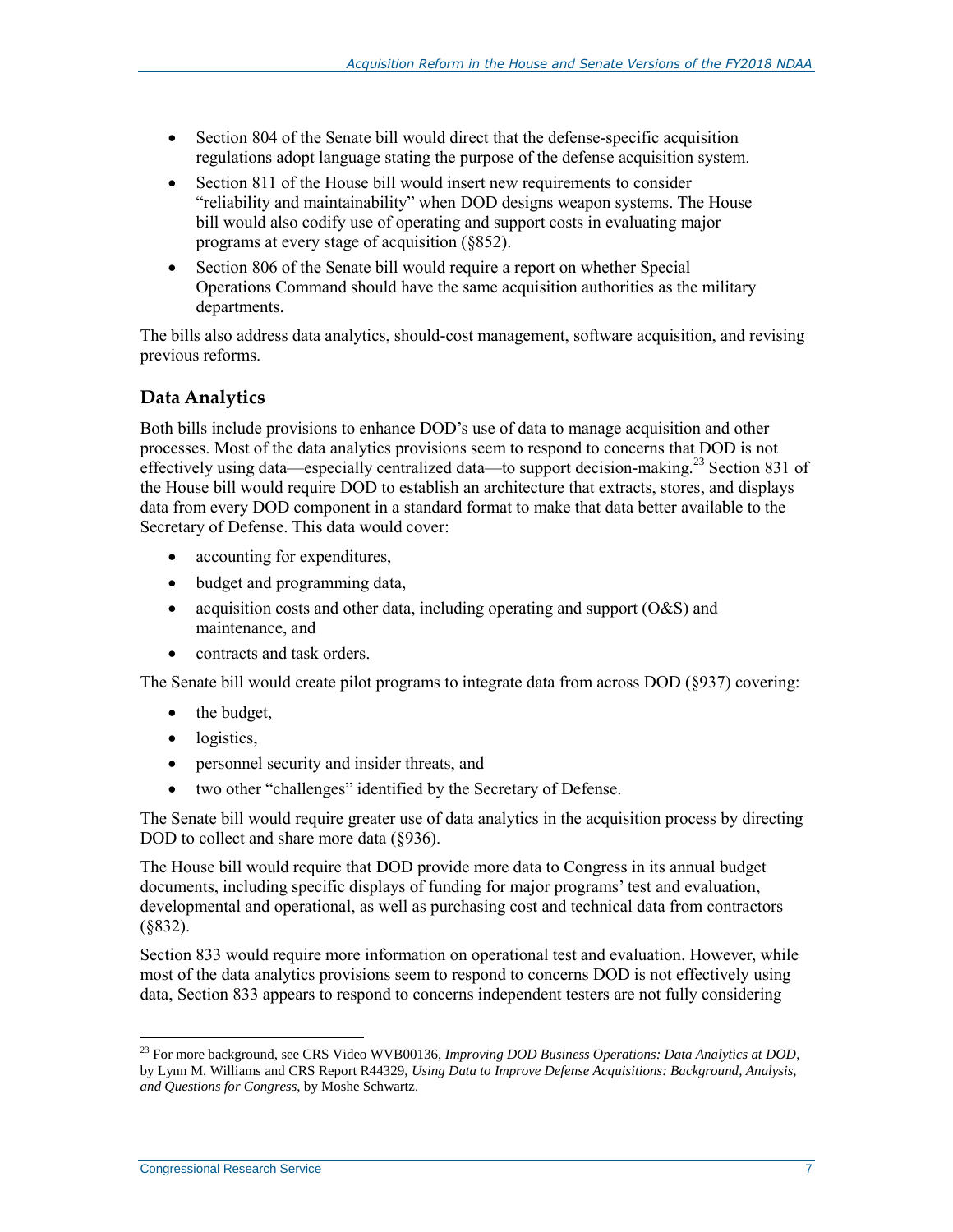military service perspectives.<sup>24</sup> Specifically, it requires the independent Director of Operational Test and Evaluation to explain why he is reviewing certain programs, to allow military departments to comment on his reports, and to contrast how the capabilities of new systems would improve on older systems regardless of whether those capabilities are testing well or not.<sup>25</sup>

#### **Should-Cost Management**

Section 803 of the Senate bill would mandate regulating "should-cost" reviews—a DOD initiative of the last few years intended to lower prices DOD pays—to ensure the contractor on a program is treated fairly.<sup>26</sup> The House did not include such a provision, but its report language shows a similar concern about how contractors are treated and requires a briefing from the Secretary of Defense<sup>27</sup>

#### **Software Acquisition**

The Senate bill includes a series of provisions reforming DOD purchasing software. Section 835 of the Senate bill would stipulate that software programs, like automated information or defense business systems, are not major defense acquisition programs, which require a high level of oversight. Sections 883 to 885 would require DOD to identify software-intensive major programs, defense business systems, and software to be developed and acquired using "agile" methods. The sections define "agile" methods as "delivering multiple, rapid, incremental capabilities to the user for operational use, evaluation, and feedback" using "the incremental development and fielding capabilities, commonly called 'spirals,' 'spins,' or 'sprints,' which can be measured in a few weeks or months." Furthermore, Section 886 would mandate that all unclassified software developed for DOD be managed as open source software.

#### **Revising Previous Reforms**

Finally, the bills propose revising several reform provisions enacted in the last two years' NDAAs.

- The Senate bill would:
	- require confirmation of the Under Secretary for Research and Engineering created in the FY2017 NDAA instead of allowing the incumbent Under Secretary for Acquisition, Technology, and Logistics to assume the position with no confirmation hearing (§905);
	- downgrade the Under Secretary of Defense for Acquisition and Sustainment (A&S) created in the FY2017 NDAA from an Executive Schedule II position to an Executive Schedule III (§904); and
	- clarify that A&S has only "advisory authority" rather than "supervisory authority" over programs the military services are managing (§903).

<sup>&</sup>lt;sup>24</sup> Sydney Freedberg, "Cut 'Pure Overhead,' Navy Sec. Mabus Says: DFAS, DLA, DOT&E," Breaking Defense, June 2, 2015.

<sup>25</sup> H.Rept. 115-200, p. 170.

<sup>26</sup> For background on should-cost management and the broader DOD initiative, see CRS In Focus IF10588, *What Is DOD's Better Buying Power?*, by Ceir Coral.

 $27$  H.Rept. 115-200, p. 158.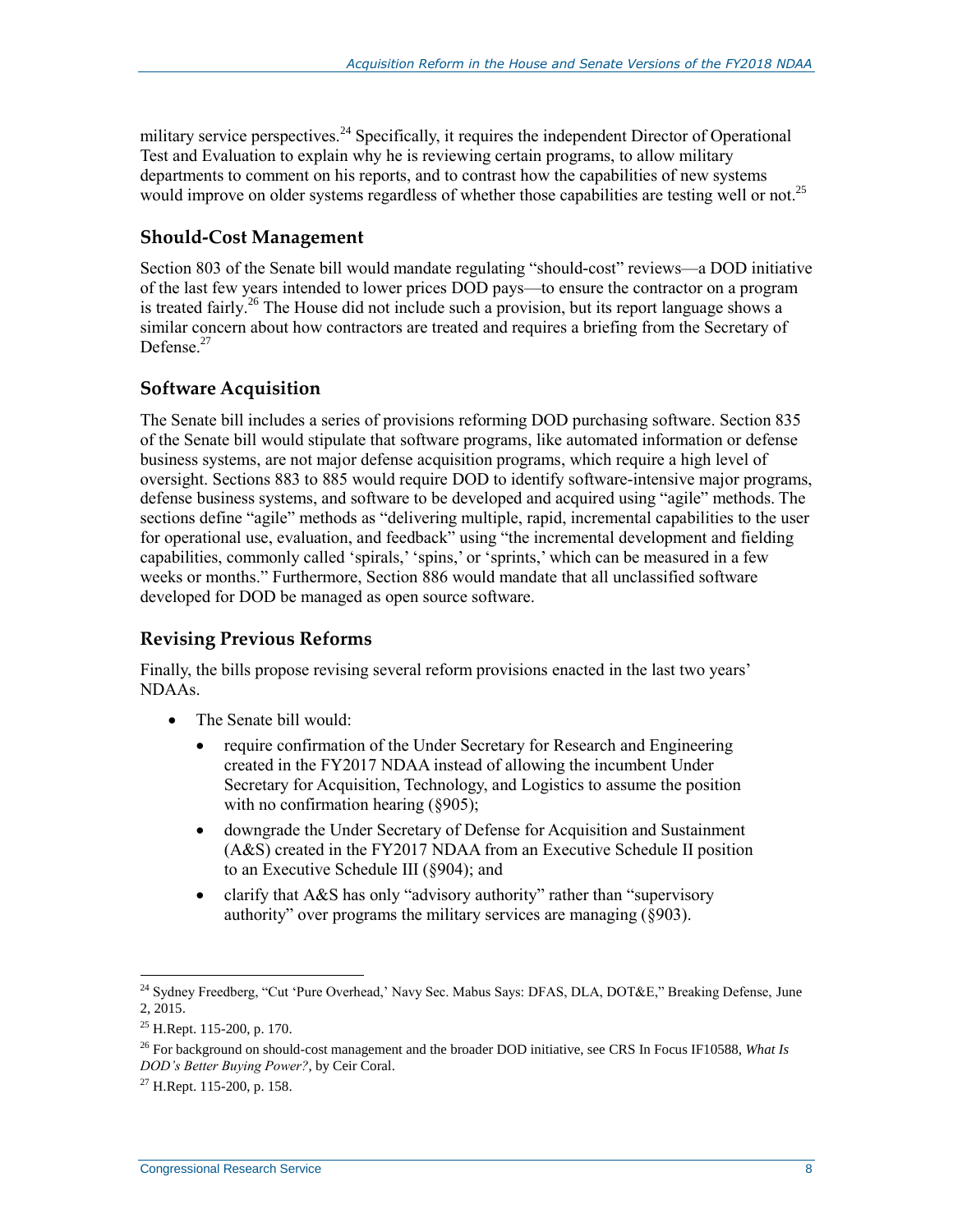- Section 854 of the House bill would amend the FY2017 requirement for sustainment reviews to allow the Under Secretary for Acquisition and Sustainment to see the documents submitted during the reviews.
- Section 825 in the Senate bill and Section 856 in the House bill would add two cases to the FY2017 language that limited when lowest-price, technically acceptable (LPTA) criteria could be used to select contractors for programs;
	- The House section would add electronic test and measurement equipment as a case in which LPTA shall be avoided.
	- The Senate bill goes on to prohibit the use of LPTA for all *major defense acquisition programs,* which are principally programs so designated by the Secretary of Defense  $(8836)^{28}$

The FY2016 bill created a penalty to the military departments if the programs they manage fare poorly: 3% of the cost overruns in the major programs the department manages would be transferred from the department's research, development, testing and evaluation accounts to a Rapid Acquisition Prototyping Fund created by that act and managed within the Office of the Secretary of Defense. The original language allowed cost overruns to be offset by underruns, but Section 827 of the Senate bill would eliminate that offset.

#### **Common Provisions**

While most of the areas discussed above were of shared interest to both chambers, the bills do not agree on how to address those areas. Other provisions, however, have nearly identical language indicating that the chambers already agree how to address them.

- House bill Section 843 and Senate bill Section 899B would except contracted DOD operations from using \$1 coins.
- House bill Section 842 and Senate bill Section 899A would extend from 20 years to 30 years the maximum length contracts can be let to store, handle or distribute liquid fuels and natural gas.
- House bill Section 851 and Senate bill Section 823 would limit contracting officers to "definitizing" contracts only after a certain period has elapsed once the contracting officer notifies the contractor of the impending definitization. "Definitizing" refers to specifying on what terms a contract is being executed; some contracts can be signed before all of the terms are agreed. The House bill applies these limits to contract actions greater than \$1 billion and after 30 days elapse while the Senate bill applies the limits to actions greater than \$50 million and after 60 days elapse.
- House bill Section 863 and Senate bill Section 824 would add safety equipment to those items for which a contractor may not be selected based on a lowest price technically acceptable methodology. The House bill only includes aviation critical safety equipment.
- House bill Section 867 would require DOD websites posting contracting opportunities to notify small businesses they may be eligible for free Federal procurement technical assistance services. The Senate report includes similar

 $\overline{a}$ <sup>28</sup> 10 U.S.C. §2430.